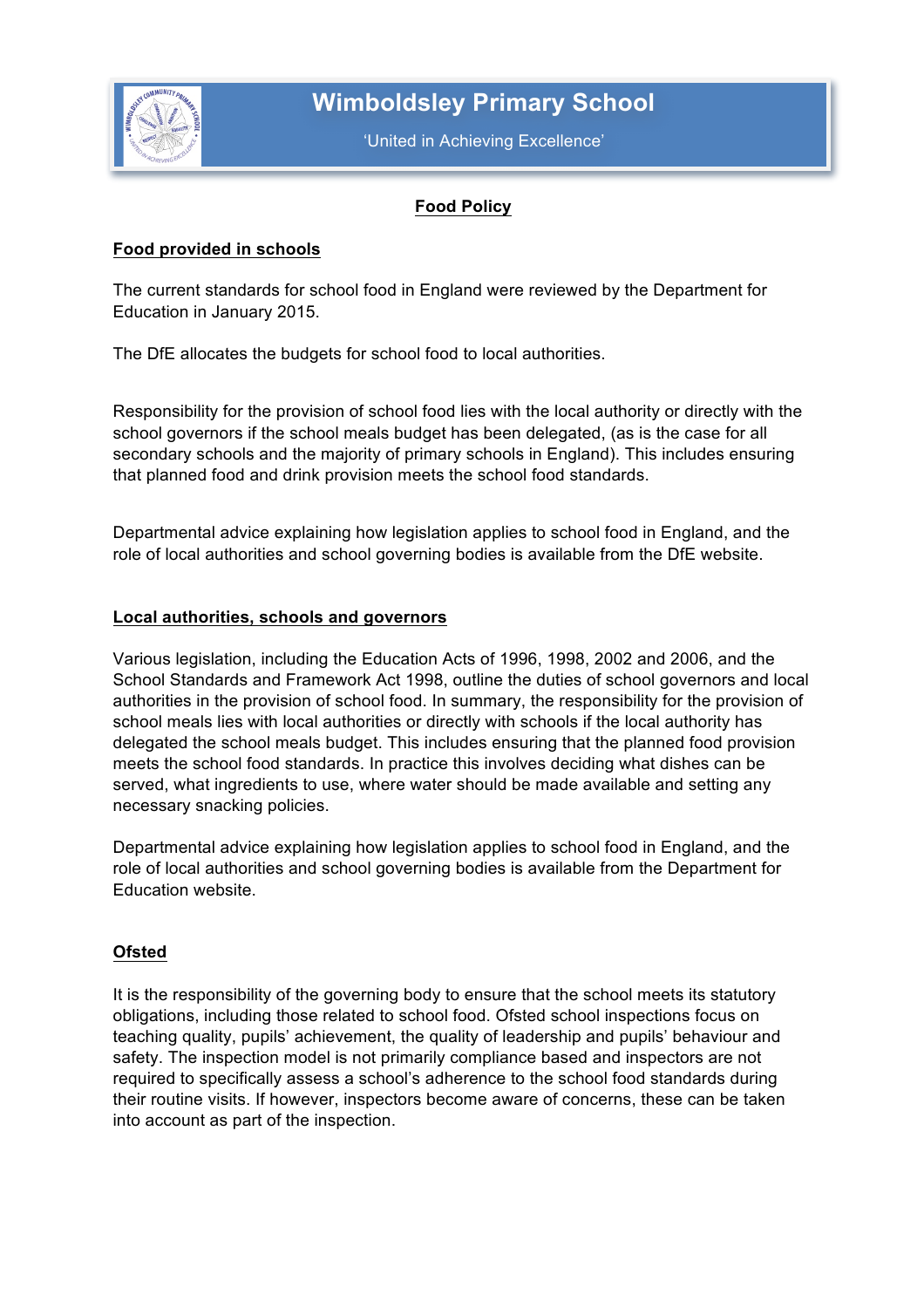# **The Children's Food Trust**

Formerly known as the School Food Trust, we started our work in 2005 and became a registered charity in 2006. They were tasked with helping schools to implement and maintain some of the world's toughest national standards for school food, and with tackling the issues involved with giving children a great experience at lunchtime. Through ensuring a balanced diet in their early years and at school, together with better family cooking skills, lifestyle and food education, the Trust exists to help protect every child's right to eat better – and so, to do better. They provide specialist advice, training and support to anyone who provides food for children.

# **The standards for food provided in schools at times other than lunch**

Since September 2007, food and drink provided at times other than lunch has been required to meet the food-based standards for all school food other than lunches

The food-based standards for all school food other than lunches apply to all food and drink provided by local authorities or school governing bodies to pupils on and off school premises, during an extended school day (up to 6pm).

- Breakfast clubs
- Mid-morning break services
- Tuck shops
- After school snacks and meals
- •

#### **The standards**

Food provided at times other than lunch must comply with the following standards:

More of these healthier items:

- 1. Fruit and vegetables must be provided in all school food outlets. These can include fresh, dried, frozen, canned and juiced varieties
- 2. Free, fresh drinking water should be provided at all times
- 3. Only healthier drinks are permitted throughout the school day. There are more details about permitted drinks here.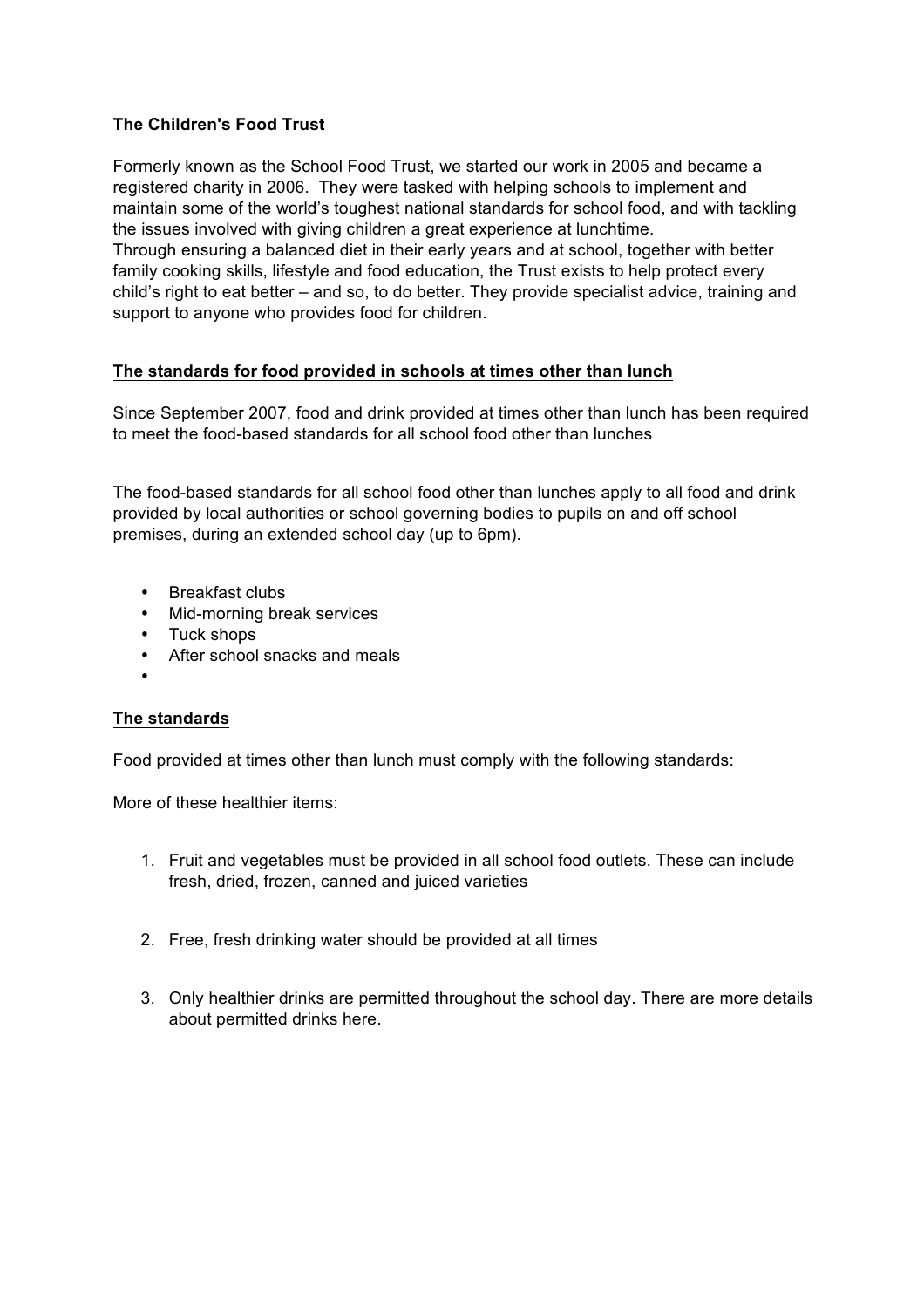Restricted or no longer allowed:

- 1. Confectionery such as chocolate bars, chocolate coated or flavoured biscuits, sweets and cereal bars must not be provided
- 2. Salt must not be provided at tables or service counters
- 3. Condiments such as ketchup and mayonnaise must only be available in sachets or individual portion of not more than 10g or 1 teaspoonful
- 4. Snacks such as crisps must not be provided. Nuts, seeds, vegetables and fruits with no added salt, sugar or fat are permitted
- 5. Cakes and biscuits must not be provided at times other than lunch
- 6. No more than two deep-fried food items such as chips and batter coated products can be provided in a single week across the school day
- 7. Starchy food cooked in fat or oil must not be provided more than three times a week across the school day
- 8. Meat products (manufactured or homemade) are divided into four groups. A meat product from each of the four groups may be provided no more than once per fortnight across the school day.

#### **What will our children be eating?**

At Wimboldsley Primary School we offer a breakfast club. The children are offered food within this provision. In our Reception classes and Key Stage One these children are offered a snack as part of their day, which is fruit or vegetables. Key Stage Two children can purchase snacks which consist of toast or fruit.

Since September 2007, schools have been required to comply with the new food-based standards for school food other than lunches. This means that cakes and biscuits can only be provided at lunch time, and can no longer be provided at other times of the day.

**Policy reviewed September 2017**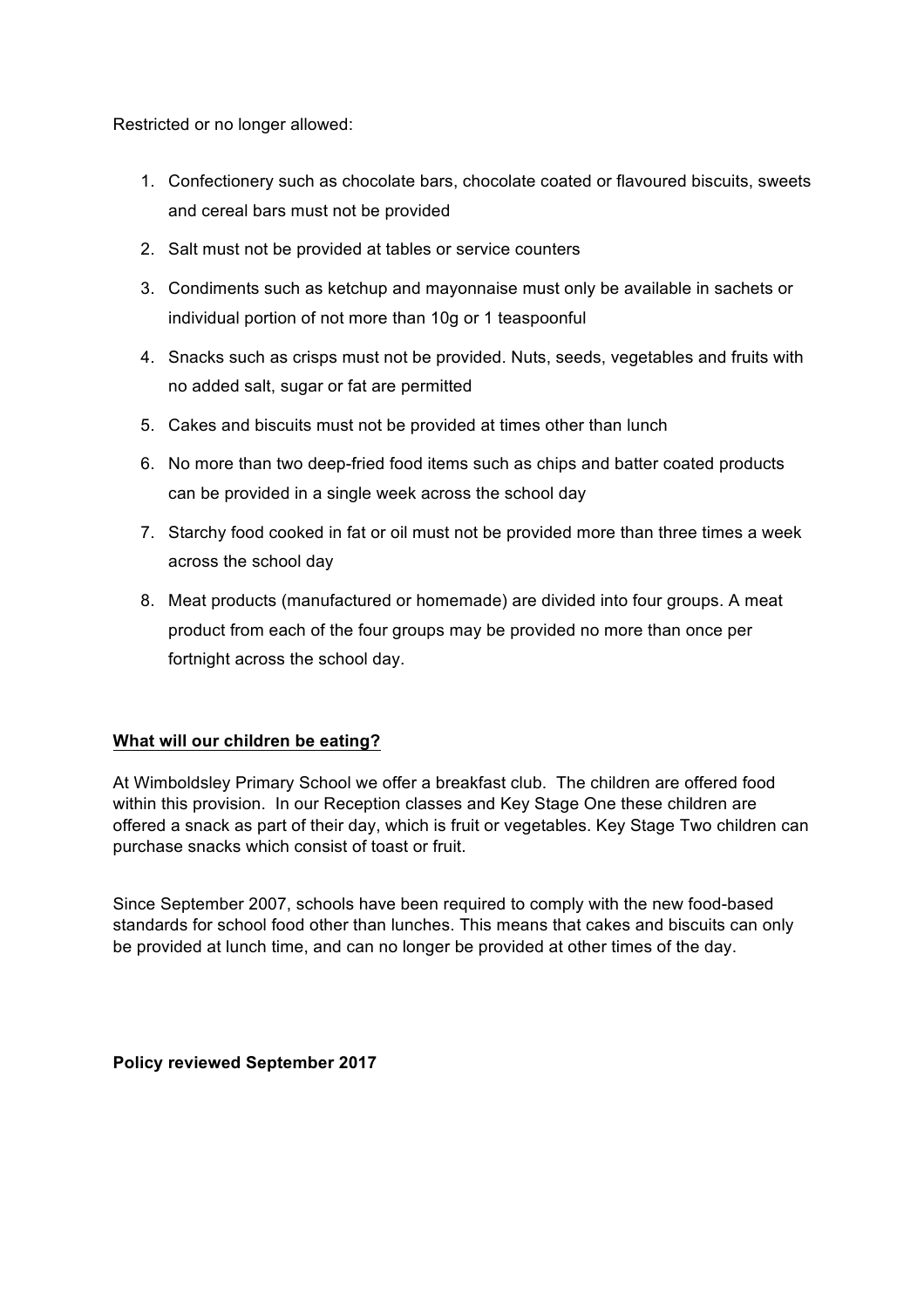# **Appendix i**

*Taken from:* 

*School Food Trust: A guide to introducing the Government's new food based standards for school food other than lunches*

# **Examples of food and drinks meeting the new standards**

## **Fruit and vegetable items**

- Whole/pieces of fresh fruit e.g. banana, apple, pear, satsuma, grapes
- Fruit pots of sliced/chopped fresh fruit e.g. melon, berries, apple
- Canned fruit in natural juice e.g. peaches, pears, pineapple, mandarins
- Dried fruit without added fat, sugar or salt e.g. apricots, sultanas, raisins, dates
- Salad pots
- Crudités, vegetable sticks with dips
- Vegetable accompaniments: tomatoes (tinned or fresh), raw vegetables such as carrots, peppers, cucumber and celery
- No restrictions on the amount or type of fruit and vegetables served

# **Cold items**

- Breakfast cereals with milk or yoghurt
- Yoghurt or fromage frais (plain or fruit)
- English muffins
- Plain currant/raisin bread
- Sandwiches
- Bagels with fillings
- Baguettes with fillings
- Filled pitta bread or rolls
- Wraps e.g. Mexican bean
- Pasta salads
- Fillings/toppings: cheese, hard boiled egg, peanut butter, houmous, tahini, sliced meat, bacon, meat or fish paste, tinned fish
- Combinations of nuts and seeds without added fat, sugar or salt

# **Hot items**

- Porridge
- Toast, bread rolls with spread, jam, marmalade, peanut butter
- Toasted bagels, crumpets
- Toasted sandwiches
- Bacon sandwiches
- Warm pitta bread with filling
- Paninis
- Tortillas, fajita, burrito, quesadillas, enchiladas
- Toast with baked beans, cheese, eggs (boiled, scrambled or poached)
- Omelette
- Pizza slice with toppings e.g. vegetables, cheese
- Slice of quiche
- Jacket potato with toppings e.g. cheese, coleslaw, baked beans, tuna
- Bowls of noodles with vegetables and/or meat
- Vegetable pasties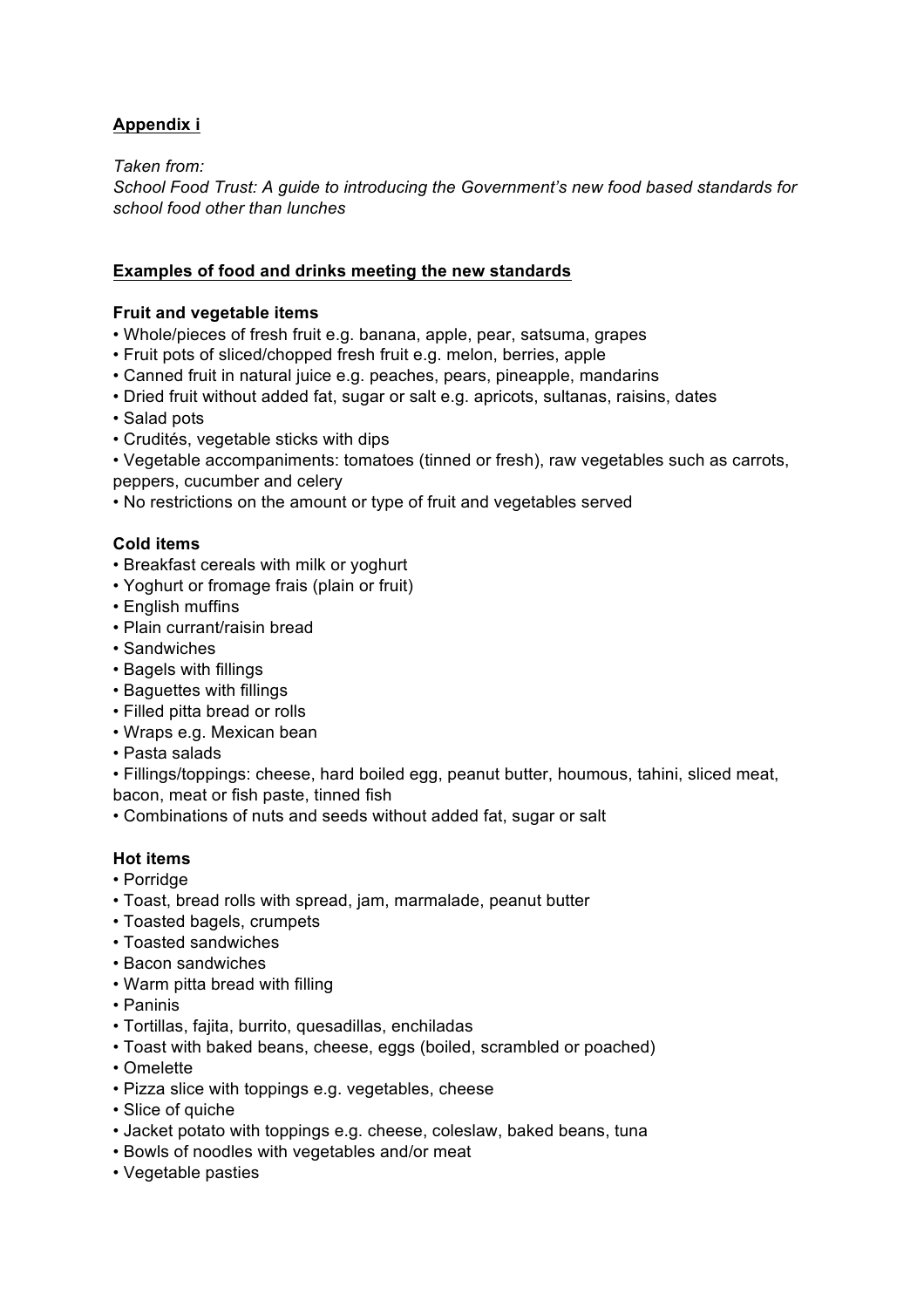- Fishcakes
- Soup

## **Drinks**

- Plain water (still or sparkling)
- Skimmed or semi-skimmed milk\*
- Fruit juice or vegetable juice
- Plain yoghurt drinks
- Plain soya, rice or oat drinks enriched with calcium
- Combination drinks: water (still or sparkling) combined with fruit or vegetable juice.
- Examples: fruit and/or vegetable smoothies: pureed fresh fruit and vegetables

• Milk (skimmed or semi-skimmed) and/or plain yoghurt combined with fruit or vegetable juice. Examples: Dairy-based smoothies, pureed fruit with plain yoghurt

• Plain soya, rice or oat drinks enriched with calcium combined with fruit or vegetable juice

• Tea or coffee

\*Whole milk may be provided to pupils until the end of the school year in which they reach five years of age